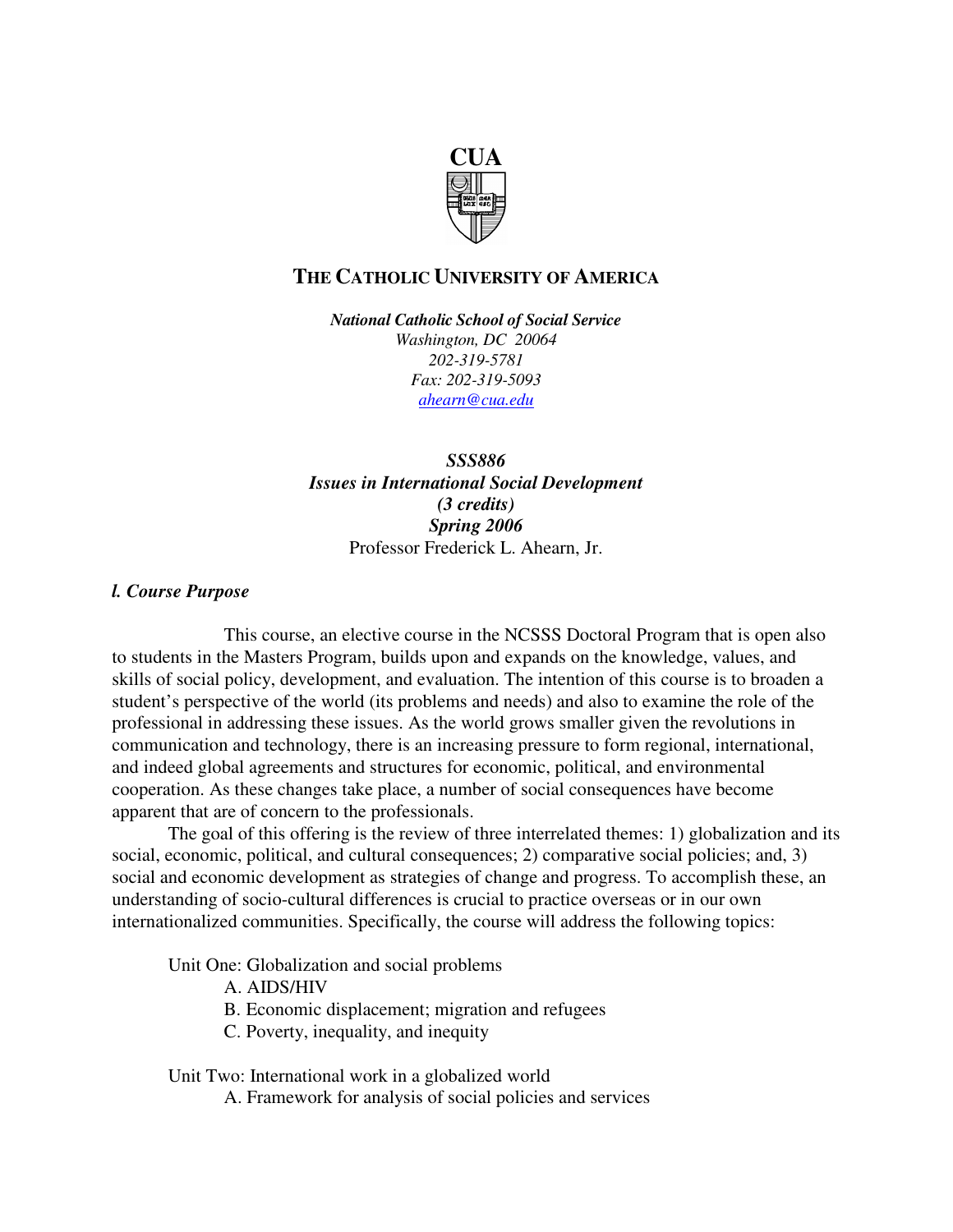- B. Analyses of fields of practice
	- 1. Child welfare
	- 2. Mental health
	- 3. Family services
	- 4. The elderly and social security
- Unit Three: Social Development
	- A. Models of social and economic development
	- B. Case examples
		- 1. Africa
			- 2. Asia
			- 3. South and Central America
- Unit Four: Multicultural understandings
	- A. Socio-cultural issues in international work
	- B. International work at home and abroad
	- C. Opportunities in international work

# *II. Educational Objectives*

- 1. To understand the concept of globalization with its economic, political, environmental, and technological dimensions.
- 2. To become familiar with the benefits and disadvantages of globalization on the lives of individuals, families, and communities.
- 3. To comprehend the consequences of globalization for professionals;
- 4. To discern a model for the analysis of social polices of other nations.
- 5. To acquire a familiarity with the strategies of service delivery for children, families, the mentally ill, and the elderly.
- 6. To understand the social and economic approaches to development.
- 7. To interpret the development activities in selected countries in Africa, Asia, and South and Central America.
- 8. To see the relevance for international practice at home.
- 9. To understand where the opportunities for international practice exists.

# *III. COURSE REQUIREMENTS*

# *A. Required Texts*

Cox, D. and Pawar, M. (2006). *International social work: Issues, strategies, and programs.* Thousand Oaks, CA: Sage Publications, Inc. Midgley, J. (1997). *Social welfare in global context.* Thousand Oaks, CA: Sage Publications Inc.

# *B. Suggested Text*:

Midgley, J. (1995). *Social development.* Thousand Oaks, CA: Sage Publications Inc.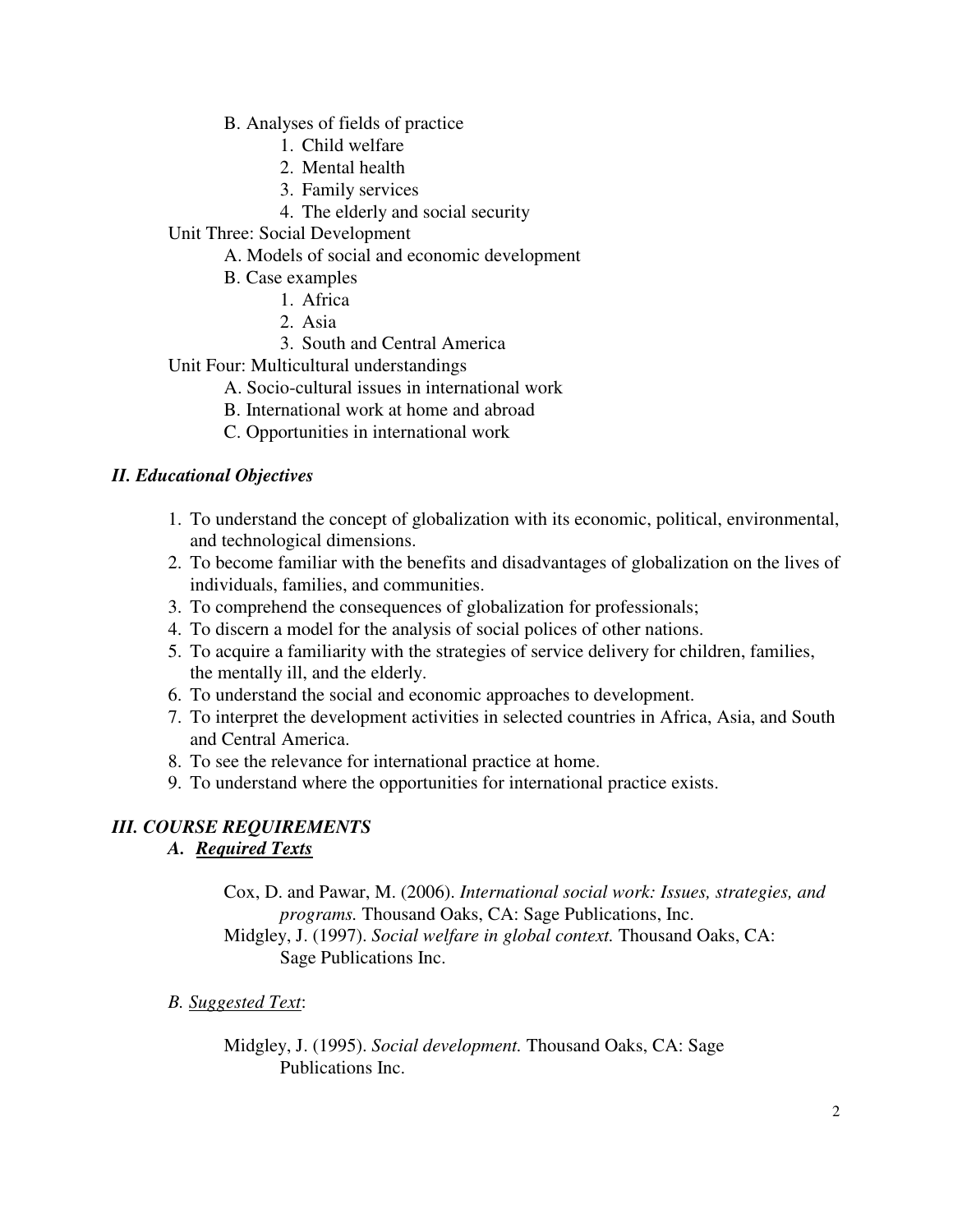These texts are available at the CUA Bookstore.

# *B. Course Assignments*

Participants in this course will be required to do the following assignments:

- To make a 30-minute class presentation on a topic related to social policy, programs, or service delivery. The student will provide a bibliography and appropriate handouts for class participants who will have an opportunity for questions and comments after the formal presentation. This activity will commence the seventh week of the semester. It will be graded and account for 25% of a student's grade. The date of the presentation will be agreed upon between instructor and student.
- To write a scholarly paper on the above topic due the last class May 1, 2006. This project will account for 60% of a student's grade.
- Class participation will be graded and add 15% to the final grade.

# *C. Lecture Attendance, Student Participation, Work Completion, and Cell Phones*

It is expected that all students will arrive on time for class having done the required readings and will be active participants in the discussions that follow. Be sure to turn off your cell phones before entering the classroom.

# *D. Grading Policy*

The student's final grade will conform to the University Grading System. As indicated above, this grade is composed as follows:

| • Class presentation  | 25%    |
|-----------------------|--------|
| • Scholarly paper     | $60\%$ |
| • Class participation | 15%    |

# *E. Course and Instructor Evaluation*

As is the custom at NCSSS, students will have an opportunity to evaluate in writing the course and instructor. An evaluation form will be handed out at the last class session. In addition, the instructor will seek verbal assessment at the mid-point of the course.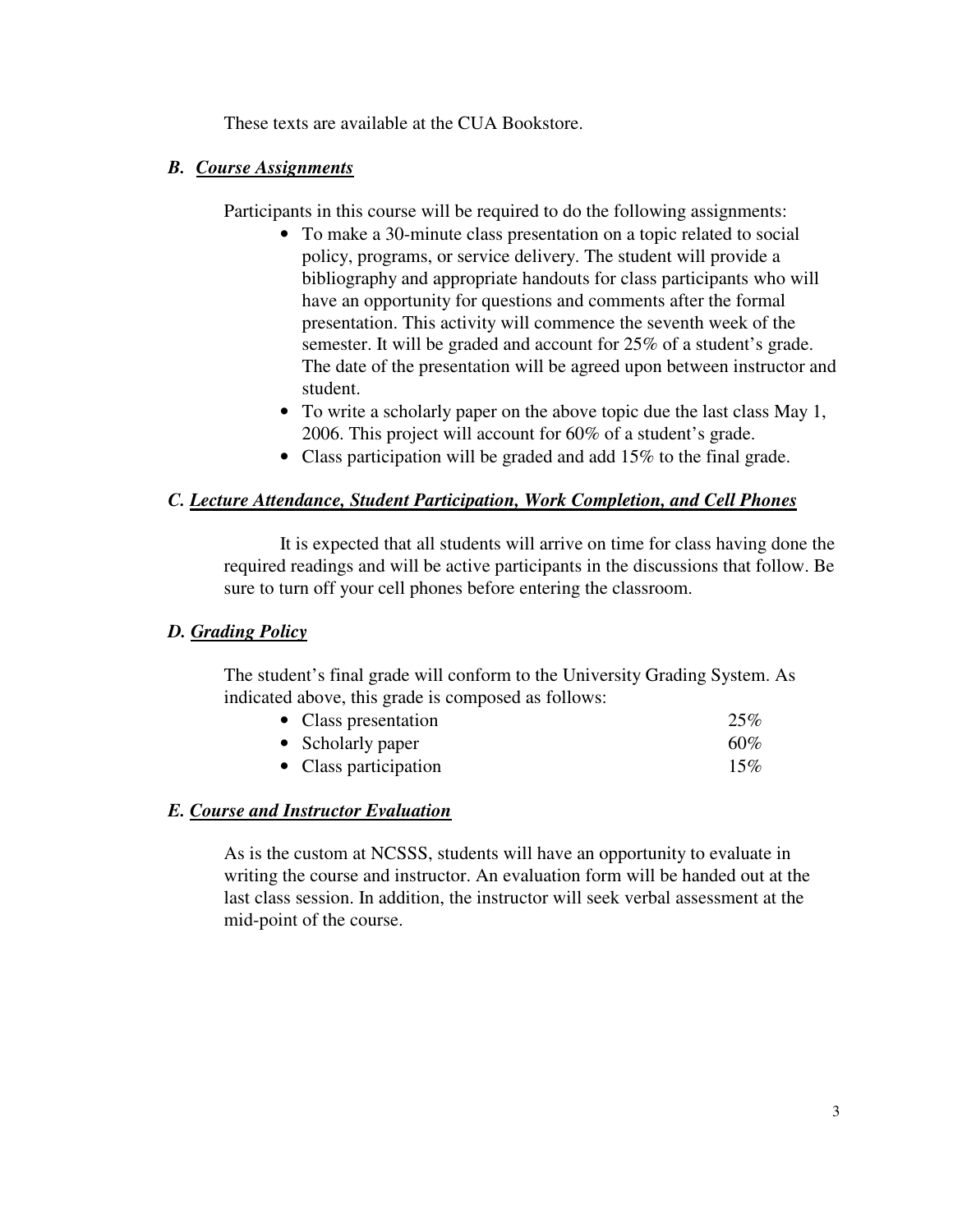#### **SCHEDULE CLASS**

#### *UNIT ONE: GLOBALIZATION AND SOCIAL PROBLEMS*

#### *Lecture One Globalization: Overview*

#### *Required Readings*

- Cox, D. and Pawar, M. (2006). *International social work: Issues, strategies, and programs.* Thousand Oaks, CA: Sage Publications, Inc. Chapters 1-3, pp. 1-76.
- Friedman, T. (2005). *The world is flat.* New York: FSG, Chapter One: While I was sleeping, pp.3-47.
- Hare, I. (2004). Defining social work for the 21<sup>st</sup> century. *International Social Work, 47* (3):407-424.
- Midgley, J. (1997). *Social welfare in a global context*. Thousand Oaks, CA: Sage Publications, Chapter 2, The global world system, pp.21-40.
- Polack, R.J. (2004). Social justice and the global economy: New challenges for social work in the 21 st century. *Social Work, 49*:2:281-290*.*

#### *Suggested Readings*

- Hirst, P. and Thompson, G. (1999). *Globalization in question.* Cambridge, UK: Polity Press, 1-18.
- Hokenstad, M.C. and Midgley, J. (1997). Realities of global interdependence. In Hokenstad, M.C. and Midgley, J. (Eds.). *Issues in international social work.* Washington, DC: NASW Press, pp. 1-10.

# *Lecture Two Global Social Issues: Poverty, Inequality, Insecurity, Unemployment, and Economic Dislocation*

- Atherton, C. R. (1994). Minimizing inequality in a market economy: Implications for Eastern Europe in transition. *International Social Work 37:*2:127-136.
- Cox, D. and Pawar, M. (2006). *International social work: Issues, strategies, and programs.* Thousand Oaks, CA: Sage Publications, Inc. Chapter 7 & 8, pp. 161-212.
- Estes, R. (1999). The poverties: Competing definitions and alternative approaches to measurement. *Social Development Issues 21*:2:11-21.
- Friedman, T. (2005). *The world is flat.* New York: FSG, Chapter Two: The ten forces that flattened the world, pp.48-172.
- Midgley, J. (1997). *Social welfare in a global context*. Thousand Oaks, CA: Sage Publications, Chapter 3, Social conditions in a global context, pp. 43-67; Chapter 6, The impact of state welfare: An international assessment, pp. 111-133.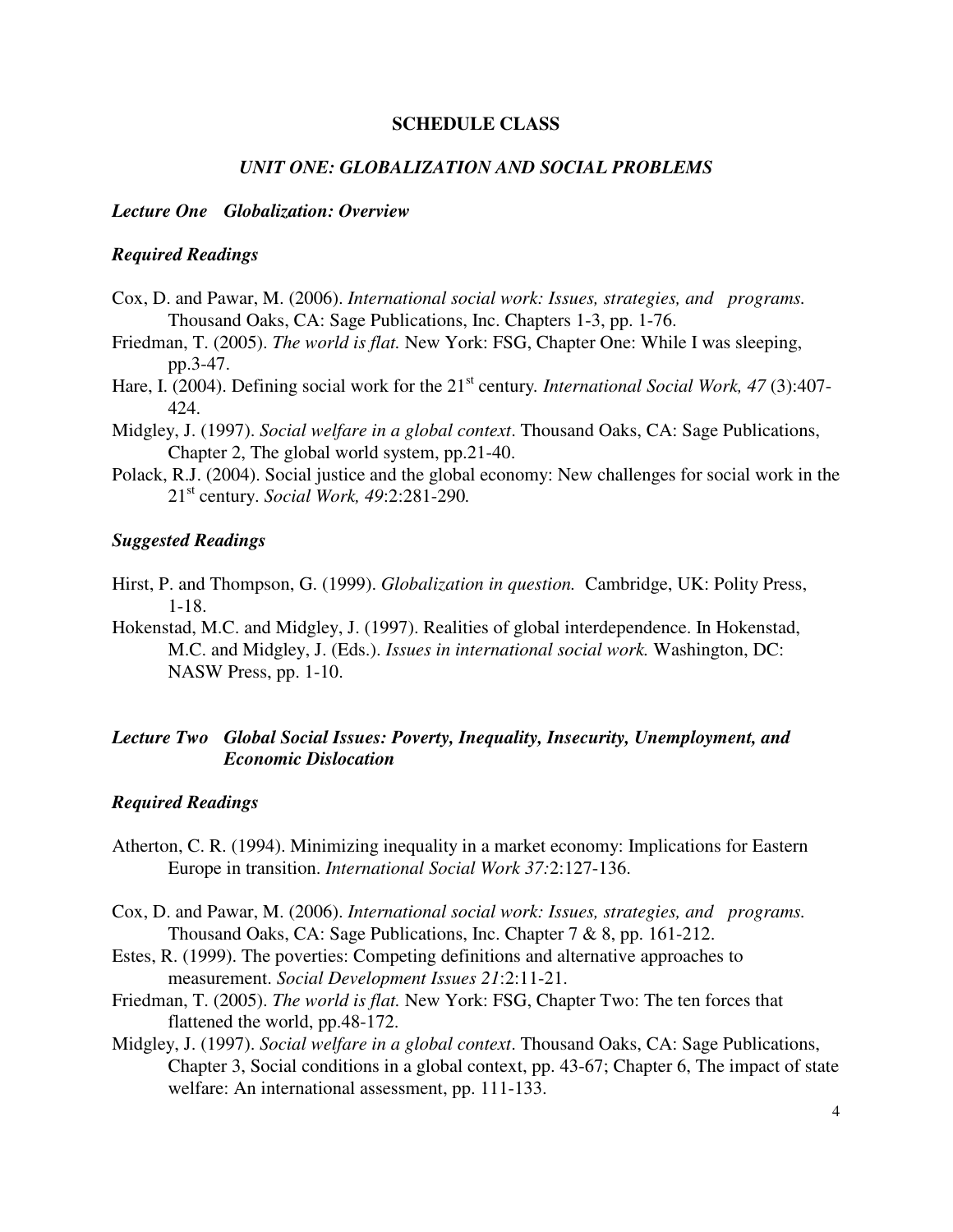Sachs, J. and J. W. McArthur (2005). *The millennium Project.* See: http://www.earthinstitute.columbia.edu/images/TheLancetSachs\_McArthur.pdf United Nations (2005). *About the UN Millennium Project.* See: http://www.unmillenniumproject.org/who/index.htm

### *Suggested Readings*

Friedman, T. (2005). *The world is flat.* New York: FSG. Sachs, J. (2005). *The end of poverty: Economic possibilities for our time.* New York: The Penguin Press.

### *Lecture Three Global Social Issues: Human Rights, the Treatment of Children, and the Plight of Women*

# *Required Readings*

- Cagan, E. and Julia, M. (2000). Women, democracy and global transformation: Toward a reconceptualization. *Social Development Issues 22*:2/3:24-31
- Cox, D. and Pawar, M. (2006). *International social work: Issues, strategies, and programs.* Thousand Oaks, CA: Sage Publications, Inc. Chapter 13, pp. 325-353.
- Lusk, M. W. (1992). Street children in Rio de Janeiro. *International Social Work 35:*3:293-305.
- Nichols-Casebolt, A., Krysik, J., and Hermann-Currie, R. (1994). The povertization of women: A global phenomenon. *Affilia 9:*3:288-307.
- Osirim, M. J. (1992). The state of women in the Third World: The informal sector and development in Africa and the Caribbean. *Social Development Issues 14:*2/3:74-87.
- UNICEF (1990).*Convention of the Rights of Children. New York: United Nations*. See: http://www.unicef.org/crc/crc.htm
- Van Wormer, K. (1997). *Social welfare: A worldview.* Chicago: Nelson-Hall Publishers. "Worldwide abuse of women," pp. 512-521.

#### *Lecture Four Global Social Issues: The International Aids Epidemic*

#### *Required Readings*

- Bassett, M. and Mholyi, M. (1991). Women and AIDS in Zimbabwe: The making of an epidemic. *International Journal of Health Services,* 21:1:143-156.
- Mancoske, R.J. (1997), The international aids crisis. In Hokenstad, M.C. and Midgley, J. (Eds.). *Issues in international social work.* Washington, DC: NASW Press, pp. 125-145.

United Nations (2004). 2004 *report on the global HIV/AIDS epidemic.* See: http://www.unaids.org/bangkok2004/GAR2004\_html/ExecSummary\_en/Execsumm\_en.p df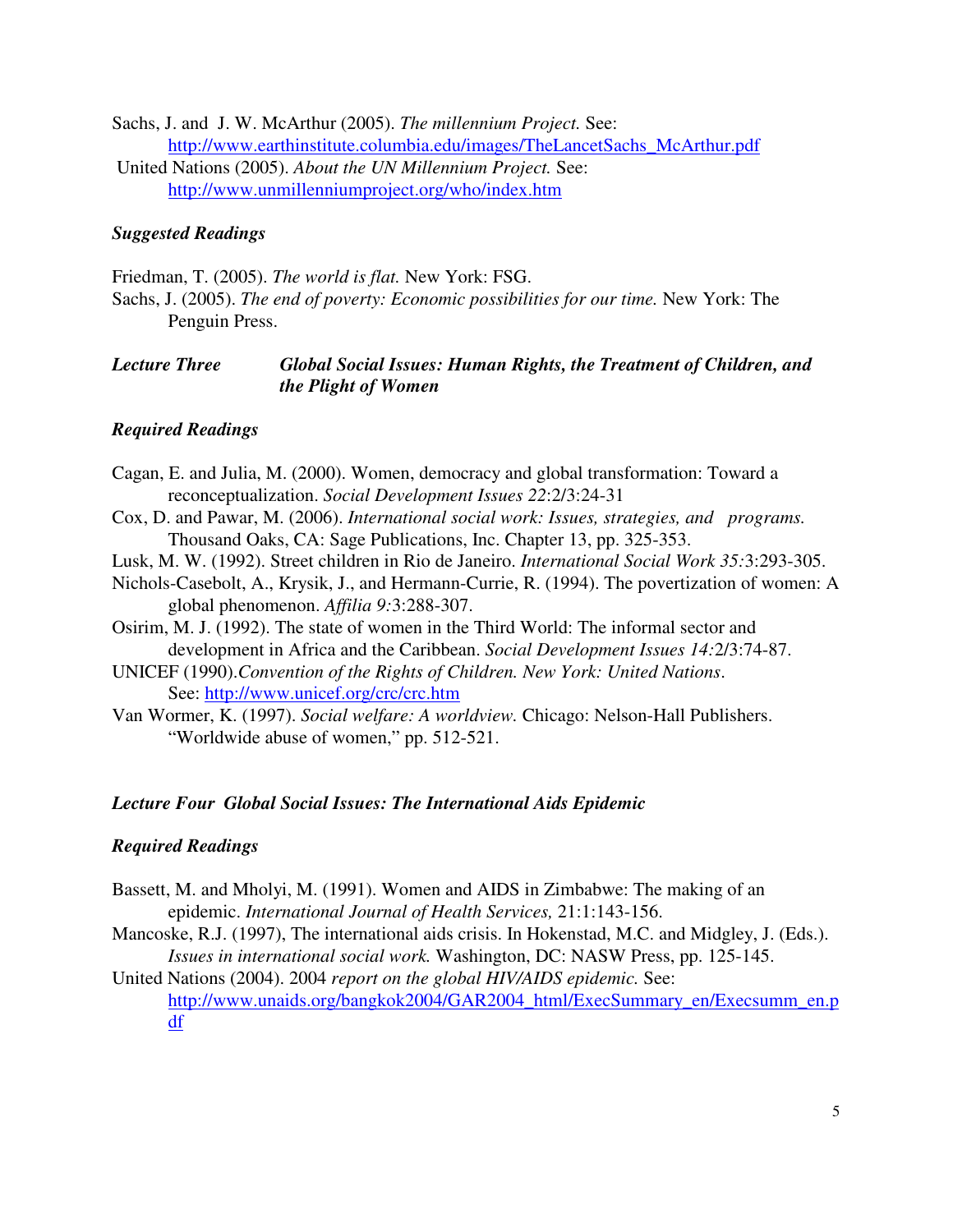# *Lecture Five Global Social Issues: Conflict, Disaster, Migration, Immigration, and Refugees*

#### *Required Readings*

- Ahearn, F.L., Jr. (1995). Displaced people. In Edwards, R.L. (Editor in Chief), *Encyclopedia of* social work (19<sup>th</sup> edition). Washington, DC: NASW Press, pp. 771-780.
- Ahearn, F.L. Jr. and Murray, M. M. (in press). Immigration to the United States*. Journal of Immigration and Refugee Services, 4*, 1.
- Cox, D. and Pawar, M. (2006). *International social work: Issues, strategies, and programs.* Thousand Oaks, CA: Sage Publications, Inc. Chapters 10-12, pp. 241-323.
- United Nations High Commissioner for Refugees (UNHCR) (2004). *Convention and protocol relating to the status of refugees*. See: http://www.unhcr.ch/cgibin/texis/vtx/protect/opendoc.pdf?tbl=PROTECTION&id=3b66c2aa10

#### *UNIT TWO: INTERNATIONAL SOCIAL WORK IN A GLOBALIZED WORLD*

# *Lecture Six Social Policy and Social Services in a Global Context: Frameworks for Social Policy A*nal*ysis and Factors Influencing these Policy Decisions*

#### *Required Readings*

- Lusk, M.W. and Stoesz, D. (1994). International social work in a global economy. *Journal of Multicultural social Work,* 3:2:101-113.
- Midgley, J. (1997). *Social welfare in a global context*. Thousand Oaks, CA: Sage Publications, Chapter 1, The field of international social welfare, pp. 3-20; Chapter 4, Social welfare around the world, pp. 68-88; Chapter 5, Theories of state welfare, pp.89-110.
- Midgley, J. and Kwong-leung Tang (2003/2004). East Asian welfare: Theoretical perspectives. *Social Development Issues, 25*:3:6-26.
- *Lecture Seven Comparisons of Social Policies and Services in a Global Context: Child and Family Services*

- Ahmed, M. A. (1991). Child labor in Pakistan: A study of the Lahore area. *Child Welfare 70:*2:261-267.
- Haynes, A. W. and Singh, R. N. (1993). Helping families in developing countries: A model based on family empowerment and social justice. *Social Development Issues* 15:1:27-37.
- Hollingsworth, L. D. (2003). International adoption among families in the United States: Considerations of social justice. *Social Work, 48:*2:209-217.
- Jergeby, U. and Soydan, H. (2002). Assessment processes in social work practice when children are at risk: A comparative cross-national vignette study. *Journal of Social Work Research and Evaluation, 3*2:127-144.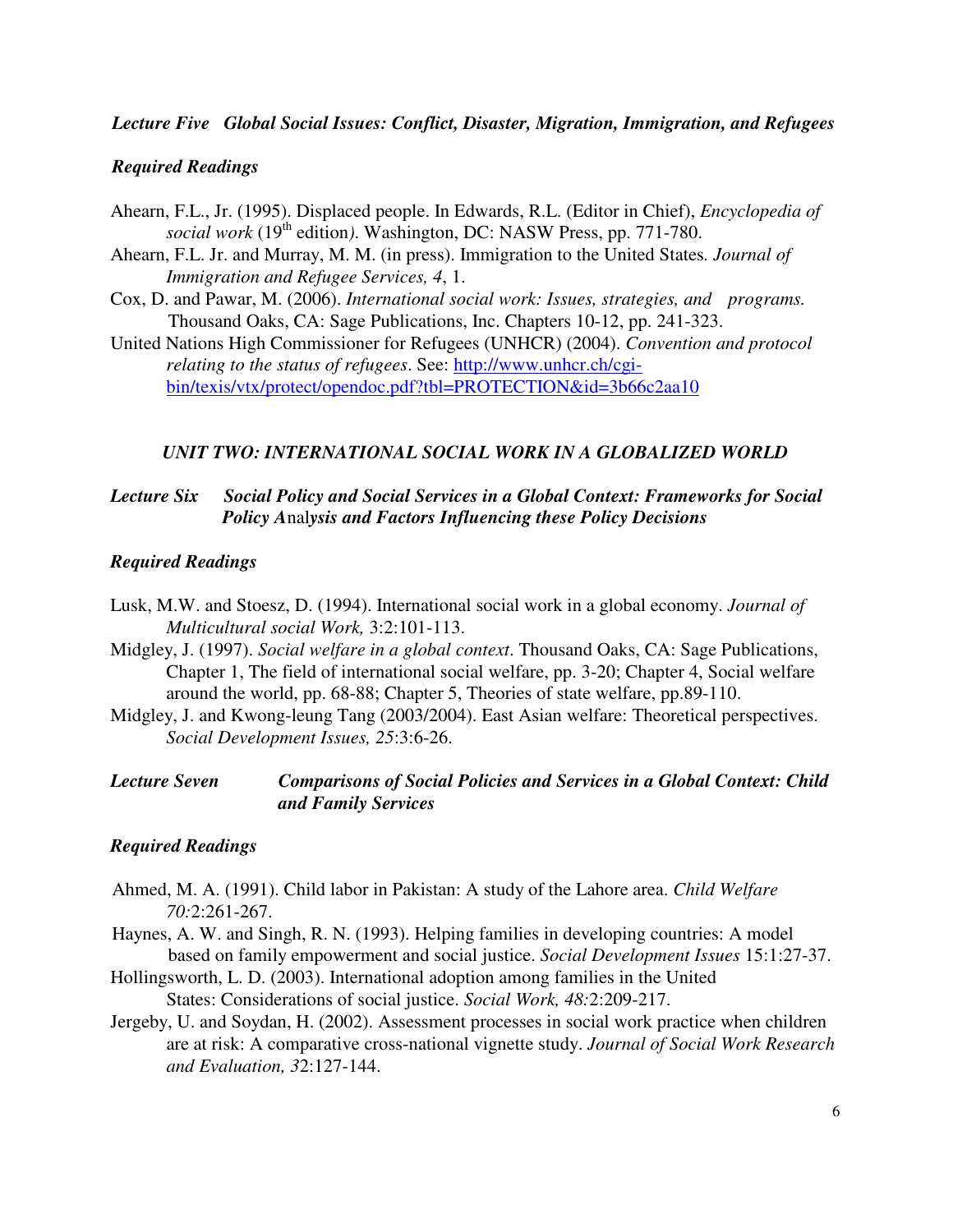- Johnson, A.K., *et. al.* (1993). Foster care and adoption policy in Romania: Suggestions for international intervention. *Child Welfare,* 72:5:489-506.
- Khan, M.B.A. (1991). The foster care system in India. *Child Welfare, LXX*:2:243-259.
- Lusk, M.W. (1989). Street children programs in Latin America. *Journal of Sociology and Social Welfare,* 16:1:55-77.
- Midgley, J. (1997). *Social welfare in a global context*. Thousand Oaks, CA: Sage Publications, Chapter 6, The impact of state welfare: An international assessment, pp. 111-133.
- Pierce, L. and September, R. (2000). Reconceptualizing child maltreatment: Providing better services for children and families in South Africa. *Social Development Issues 22*:1:30-34.
- United Nations Children's' Fund (UNICEF). (2004). *The state of the world's children 2004.* See: http://www.unicef.org/sowc04/files/SOWC\_O4\_eng.pdf

# *Lecture Eight Comparisons of Social Policies and Services in a Global Context: The Elderly and Social Security*

# *Required Readings*

- Cox, C. (2001). Who is responsible for the care of the elderly? A comparison of policies in the United States, the United Kingdom, and Israel. In Ahearn, F.L., *Issues in global aging.* New York: Haworth Press.
- Hokensatd, M.C. & Johanssen, L. (2001). Retirement patterns and pension policy: An international perspective. In Ahearn, F.L., *Issues in global aging.* New York: Haworth Press.
- Korpi, W. (1995). The position of the elderly in the welfare state: Comparative perspectives on old age care in Sweden. *Social Services Review* 69:2:242-273.
- Kosberg, J. L., Lowenstein, A., Garcia, J. L., and Biggs, S. (2002). Challenges to the crosscultural and cross-national study of elder abuse. *Journal of Social Work research and Evaluation, 3*:1:19-31.
- Kurata, Y. and Oya, K. (2000). A consideration on changes of welfare institutions for the aged though the history of Japan. *Japanese Journal of Social Services 2:(May, 2000):7-15.*
- Leung, J. and Wong, Y. C. (2002). Community-based services for the frail elderly in China. *International Social Work, 45*:2:205-216.
- Leung, J**.** (2003/2004). Social security development in Hong Kong: Issues and prospects. *Social Development Issues, 25*:3:27-38.
- Midgley, J. (1997). *Social welfare in a global context*. Thousand Oaks, CA: Sage Publications, Chapter 7, Social change and the future of state welfare, pp. 134-156.
- Takamura, J. (2001). The future is aging. In Ahearn, F.L., *Issues in global aging.* New York: Haworth Press.

#### *Suggested Readings*

Diamond, P. A., Lindeman, D. C., and Young, H., Eds. (1996). *Social security: What role for the future?* Washington: National Academy of Social Insurance, Chapter 5, Social security around the world, pp. 181-208.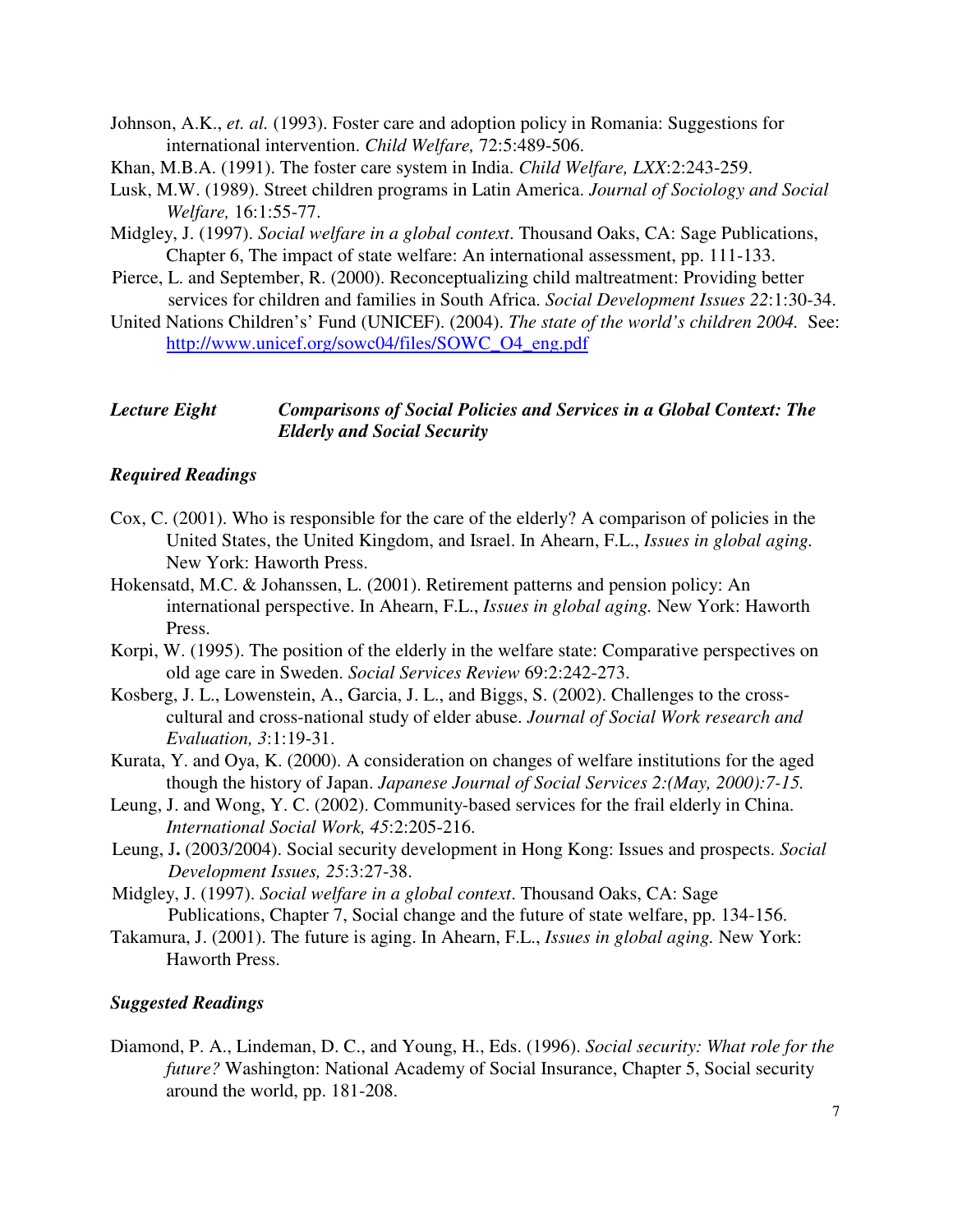- Dixon, J. E. (1999). Global overview of social security practices: Patterns and recent developments. In Dixon, J. E. *Social security in global perspective*. Westport, CT: Praeger Publishers, 81-110.
- Mesa-Lago, C. (1994). *Changing social security in Latin America: Toward alleviating the social costs of economic reform*. Boulder, CO: Lynne Rienner.
- Midgley, J. and Tracy, M. B. (1996). *Challenge to social security: An international exploration*. Westport, CT: Auburn House.
- Thursz, D., Nusburg, C., and Prather, J., Eds. (1995). *Empowering older people: An international approach.* Westport, CT: Auburn.

### *UNIT THREE: SOCIAL DEVELOPMENT*

*Lecture Nine Models of Social Development*

#### *Required Readings*

- Cox, D. and Pawar, M. (2006). *International social work: Issues, strategies, and programs.* Thousand Oaks, CA: Sage Publications, Inc. Chapters 4-6, pp. 77-160.
- Dominelli, L. (1997). International social development and social work: A feminist perspective. In Hokenstad, M.C. and Midgley, J. (Eds.). *Issues in international social work.* Washington, DC: NASW Press, pp. 74-91.
- Estes, R. J. (1993). Toward sustainable development: From theory to praxis. *Social development Issues* 15:3:1-29.
- Kramer, J.M. and Johnson, C.D. (1996). Sustainable development and social development: Necessary partners for the future. *Journal of Sociology and Social Welfare 23:*2:75-91.
- Midgley, J. (1993). Ideological roots of social development strategies. *Social Development Issues 15:*1:1-13.

#### *Lecture Ten Social Development Case Examples: Africa*

- Ankrab, E.M. (1992). Social work in Uganda: Survival in the midst of turbulence. In Hokenstad, M.C., Khinduka, S.K., and Midgley, J.*,* (eds.). *Profiles in international social work.* Washington, DC: NASW Press, pp. 145-162.
- Mampheswana, D. and Netshisiwinzhe, B. (1999). Promoting development and change through truth and reconciliation: A case of South Africa. *Social development Issues 21*:3;66-74.
- Mazibuko, F., McKendrick, B., and Patel, L. (1992). Social work in South Africa: Coping with apartheid and change. In Hokenstad, M.C., Khinduka, S.K., and Midgley, J.*,* (eds.). *Profiles in international social work.* Washington, DC: NASW Press, pp. 115-127.
- Osirim, M. J. (1992). The state of women in the Third World: The informal sector and development in Africa and the Caribbean. *Social Development Issues* 14:2/3:74-87.
- Pantel, L. (2003). Social development in a society in transition. *Social Development Issues, 25*:1/2:150-161.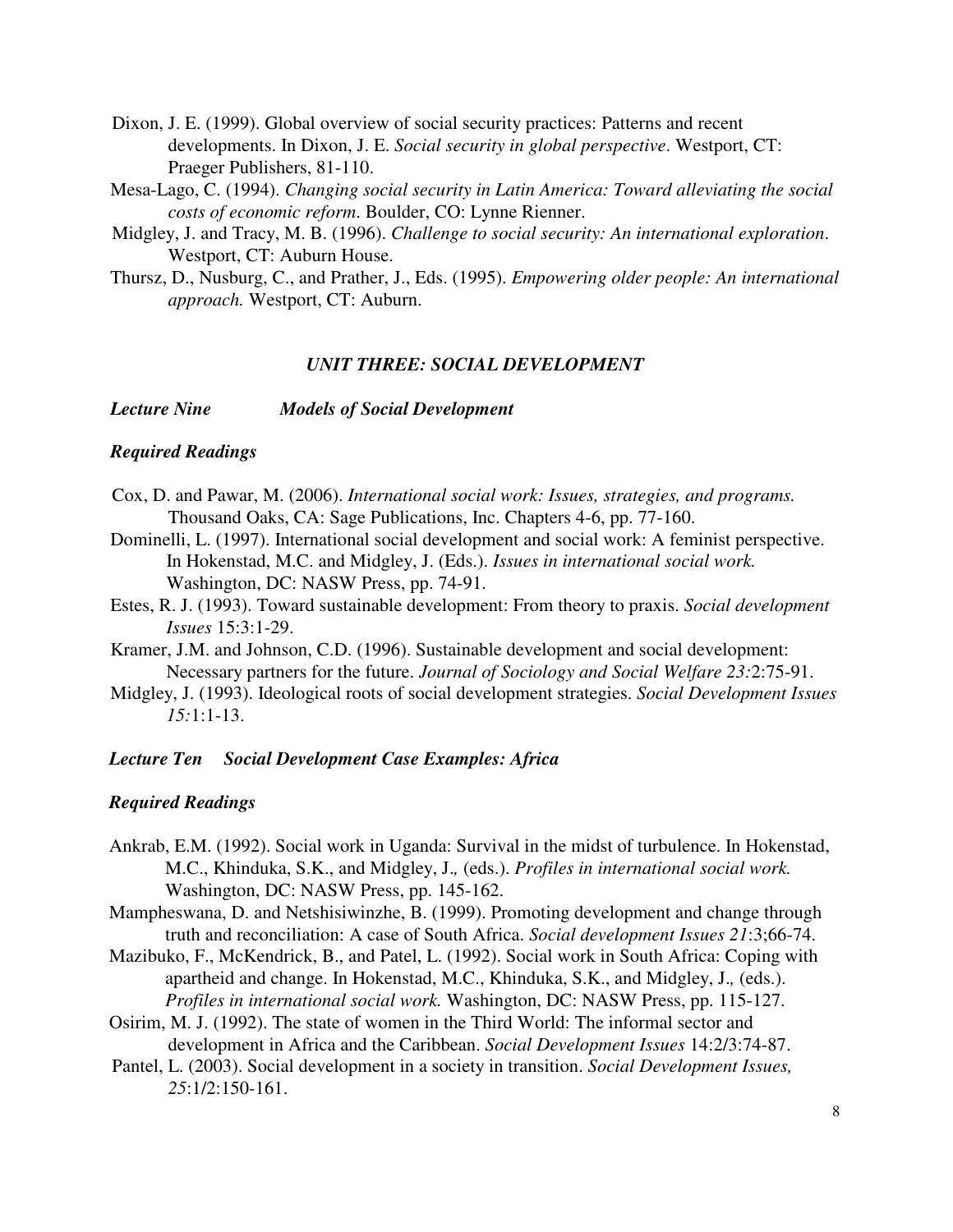Sherraden, M. S., Ssewamala, F. M., and Sanders, C. K. (2003). Microenterprise performance: A comparison of experiences in the United States and Uganda. *Social Development Issues, 25*: ½:219-234.

#### *Lecture Eleven Social Development Case Examples: South America*

#### *Required Readings*

- Freire, G. (2004). Social development and the Puerto Rican Experience. *Social Development Issues, 26*:1:82-94.
- Jimenez, M. and Aylwin, N. (1992). Social work in Chile: Support for the struggle of justice in Latin America. In Hokenstad, M.C., Khinduka, S.K., and Midgley, J.*,* (eds.). *Profiles in international social work.* Washington, DC: NASW Press, pp. 29-41.
- Lusk, M.W. (1992). Social development and the state in Latin America: A new approach. *Social Development Issues 14:*1:10-21.
- Prigoff, A. (1992). Women, social development, and the state in Latin America. *Social Development Issues 14:*1:56-69.

#### *Lecture Twelve Social Development Case Examples: Asia*

#### *Required Readings*

- Bose, A.B. (1992). Social work in India: Developmental roles for a helping profession. In Hokenstad, M.C., Khinduka, S.K., and Midgley, J.*,* (eds.). *Profiles in international social work.* Washington, DC: NASW Press, pp. 71-83.
- Guan, X. and Chow, J. (2003). The development of urban community welfare services in China. *Social Development Issues, 25*:3:51-73.
- Lee, P. Ching-Yung (1992). Social work in Hong Kong, Singapore, South Korea, and Taiwan: Asia's four little dragons. In Hokenstad, M.C., Khinduka, S.K., and Midgley, J.*,* (eds.). *Profiles in international social work.* Washington, DC: NASW Press, pp. 99-114.
- Matsubara, Y. (1992). Social work in Japan: Responding to demographic dilemmas. In Hokenstad, M.C., Khinduka, S.K., and Midgley, J.*,* (eds.). *Profiles in international social work.* Washington, DC: NASW Press, pp. 85-97.
- Yuen-Tsang Woon Ki, A. and Ho Kwok Leung, D. (2004). Economic exclusion and social isolation: The social impact of unemployment on urban workers an their families in China. *Social Development Issues, 26*:1:25-37.

#### *UNIT FOUR: MULTICULTURAL ISSUES*

### *Lecture Thirteen Multicultural Understanding and Social Work Practice: Opportunities for Practice at Home and Abroad*